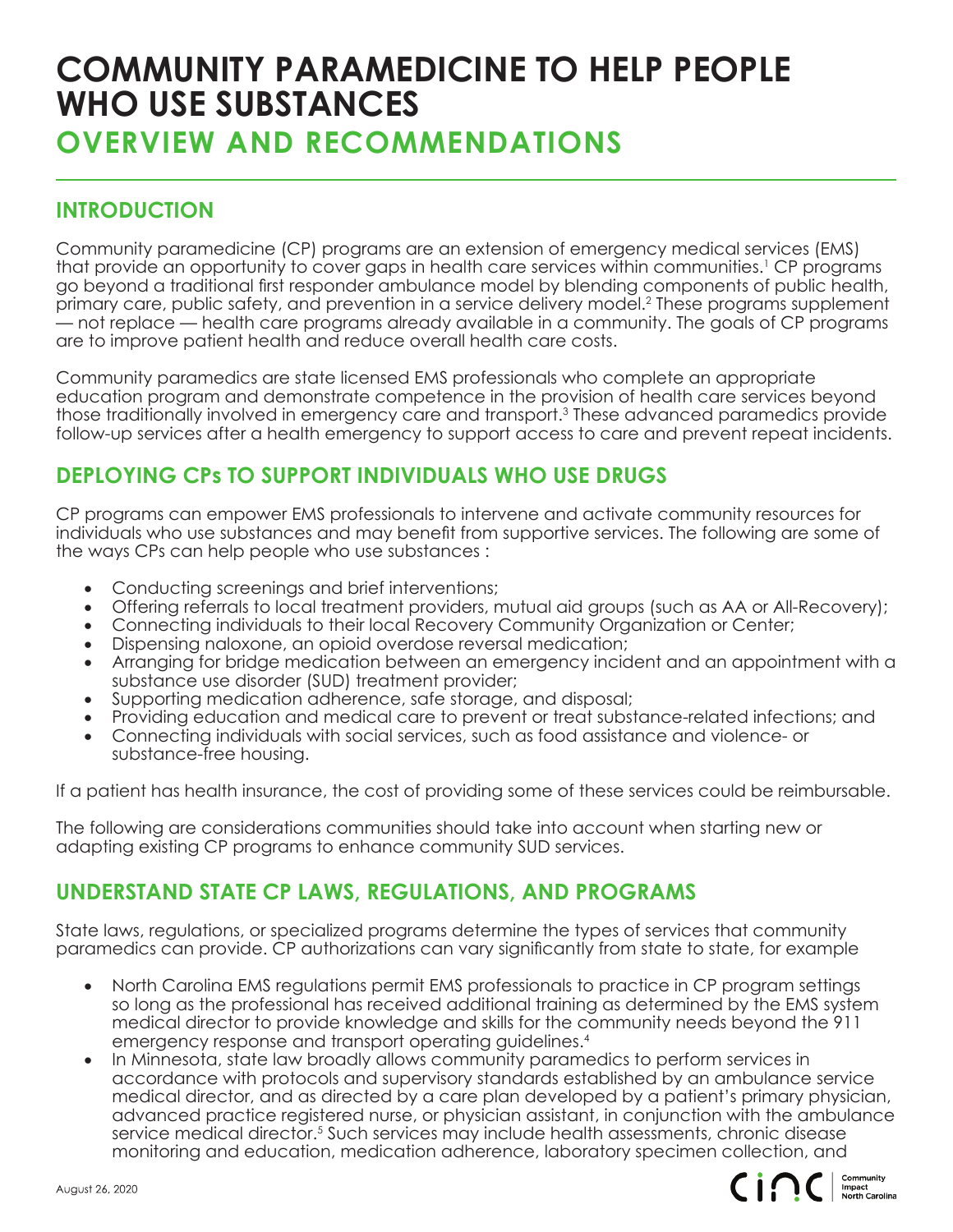hospital discharge follow-up care.<sup>6</sup>

In contrast, California does not have a CP law. Instead, individual pilot programs authorize community paramedics to practice in specific communities and for specific purposes.<sup>7</sup>

As such, stakeholders must understand whether or to what extent state laws, regulations, or programs would allow community paramedics to perform SUD-related services. State-specific information on community paramedic authorizations is available from each state's EMS agency.

CP program leaders should consult with experienced legal counsel for assistance with contracting, compliance, and risk management.

#### **BRING COMMUNITY HEALTH LEADERS TOGETHER**

When implementing or adapting your CP program with an aim of filling gaps in SUD services, it is important to communicate with other members of the community to learn about their needs and resources and gauge collaboration opportunities. According to David Ezzell, Education Consultant at North Carolina State Office of EMS, it is vital to engage key stakeholders early in the CP implementation or expansion process to identify community needs and discuss how groups can work together to address them. Many U.S. communities have well-established substance misuse prevention and recovery coalitions or recovery centers that can facilitate communication and collaboration among diverse local stakeholders.

Health care providers, community coalitions, recovery centers, and other public health and safety leaders in your area may already be considering ways to extend the reach of services for individuals who use drugs. Alternatively, these stakeholders may not be aware of the range of skills community paramedics possess or the general idea of using paramedics in expanded roles in the community. It is important that CP programs provide stakeholders with a basic understanding of what community paramedics can do and their potential impacts in the community.

Additionally, community paramedics typically interact with various other stakeholders, from other first responders to peer support specialists, housing advocates, social workers, and substance misuse prevention and recovery organizations. It is essential that community paramedics be aware of the local programs and initiatives that can be deployed in support of people who use drugs.

Conversations among stakeholders in your area can help you educate them on community paramedics' capabilities, help you develop a comprehensive plan for implementing or expanding your CP program, and set your program up for success.<sup>8</sup>

## **ENSURE COMPETENCY FOR TREATING SUDS**

State laws and regulations determine minimum requirements for certification as a community paramedic. However, not all skills necessary to support individuals who use drugs are acquired through initial training. Therefore, CP programs must thoughtfully determine the entry-to-practice and ongoing training standards necessary to assist this population. Programs should ensure that community paramedics' pre-certification and continuing education includes courses related to substance use.9 Specifically, community paramedics should be thoroughly trained on how to conduct a needs assessment for individuals who have overdosed or who otherwise show signs of problematic substance use, including how to evaluate their physical, psychological, and social needs and how to obtain and document a patient's informed consent for follow-up services.

"Patients served have stated that before CP intervention, they felt isolated and didn't know where to go; but with CP intervention, they were more educated about resources in the community." - Captain Samuel Robinson, Program Coordinator, McDowell County Community Care Paramedic Program

#### **BUILD PATIENT TRUST AND INCORPORATE PEER SUPPORT SPECIALISTS**

Patient reluctance to accept follow-up services can be a barrier to success for CP programs. According to William Kehler, Emergency Services Director for McDowell County,



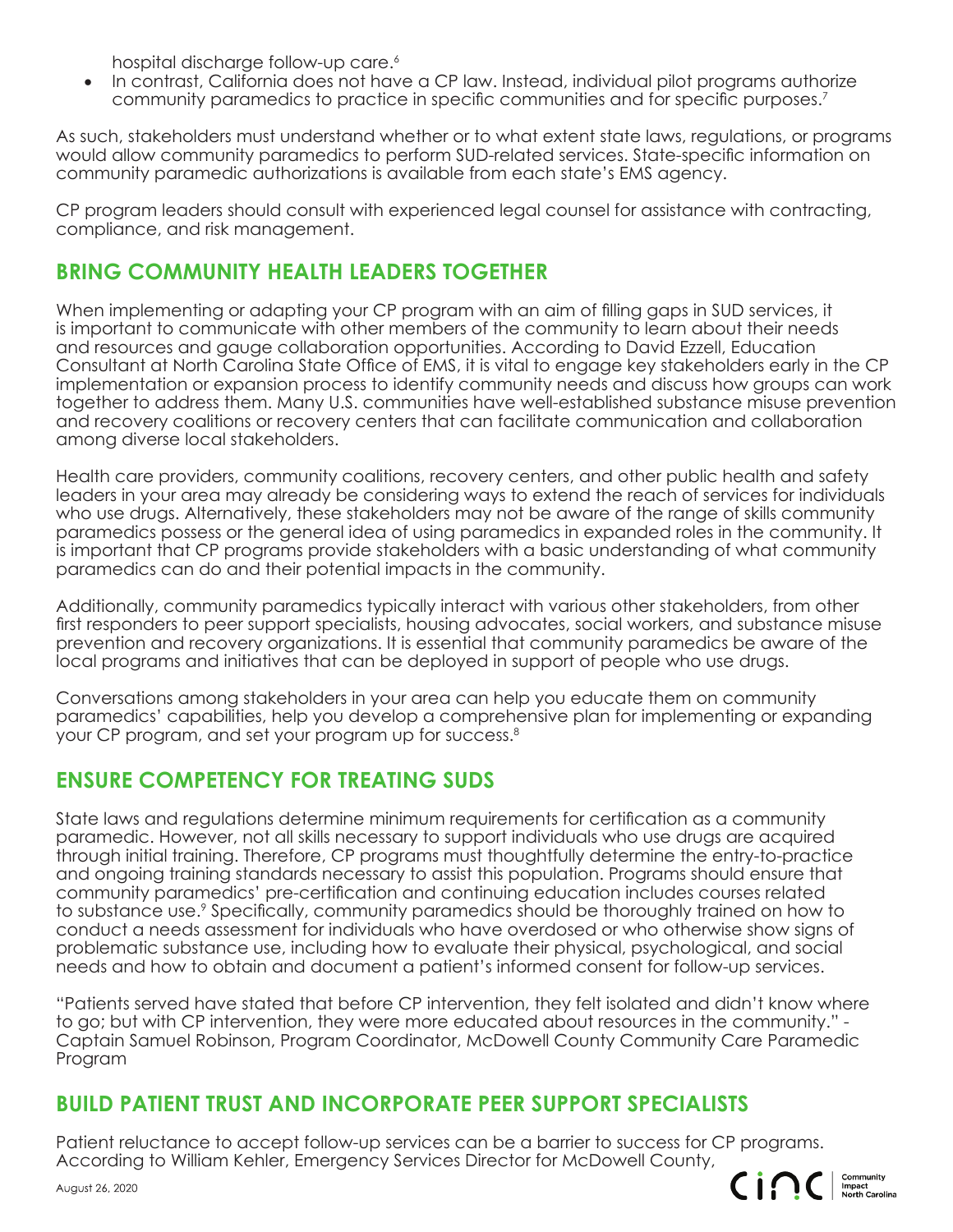North Carolina, it is important for community paramedics to build trust with patients by establishing rapport and helping them with urgent needs, such as finding a local food pantry. Mr. Kehler also recommends that CP programs embed a peer support specialist within their program if possible. Peer support specialists are trained individuals who use their lived experience of substance misuse and recovery to support individuals with SUDs.

#### **ASSESS STAFFING LEVELS TO MEET COMMUNITY DEMAND**

CP programs should estimate their workload based on an assessment of community need, conversations with stakeholders, and any performance benchmarks set forth in contracts or memoranda of understanding. This estimate should account for anticipated volume of visits, travel times, and administrative needs, among other factors.<sup>10</sup> This information can be used to determine whether paramedics will split time between regular and CP duties, or whether the CP program will require full-time community paramedics.

#### **INTEGRATE COMMUNITY PARAMEDICS INTO THE PATIENT CARE TEAM**

States may require community paramedics to practice under the direction of a patient's health care provider and in coordination with the EMS agency's medical director.<sup>11</sup> As such, community paramedics should be in regular communication with the patients' care teams as a best practice. Patients with SUDs can present with complex cases; they oftentimes have co-occurring disorders. Regular communication among providers, including community paramedics, is key to implementing treatment plans, referring patients to other providers, addressing acute changes in patients' situations, and ensuring safe discharge planning and continuity of care.

#### **DEVELOP A PLAN FOR SUPERVISION, ONGOING ASSESSMENT, AND QUALITY IMPROVEMENT**

To help improve patient care and program performance, EMS medical directors should establish protocols for supervising community paramedics, assessing program performance, and implementing quality improvement initiatives. Medical directors should ensure community paramedics are adequately trained to meet established patient care guidelines; conduct ride-alongs and regularly scheduled case reviews; and be readily available for in-person or virtual consultations as needed. Tracking overall program performance is also important. Trackable datapoints may include 911 calls, repeat drug poisonings, hospital admissions, the patient's receipt of services, and patient satisfaction.<sup>12</sup>

Tracking such data allows CP programs to demonstrate their impact in the community and can be used to advocate for program expansion and more favorable reimbursement policies. For example, in 2017, the North Carolina Office of EMS (NCOEMS) collaborated with EMS systems to assess three CP pilot programs that targeted a different area of preventative patient care, but with the common goal of reducing EMS utilization and overall health care costs. Based in part on measured reductions in overall EMS use by high EMS utilizers, NCOEMS estimated between \$2.1 million and \$2.9 million in cost savings per year if these programs were implemented statewide.